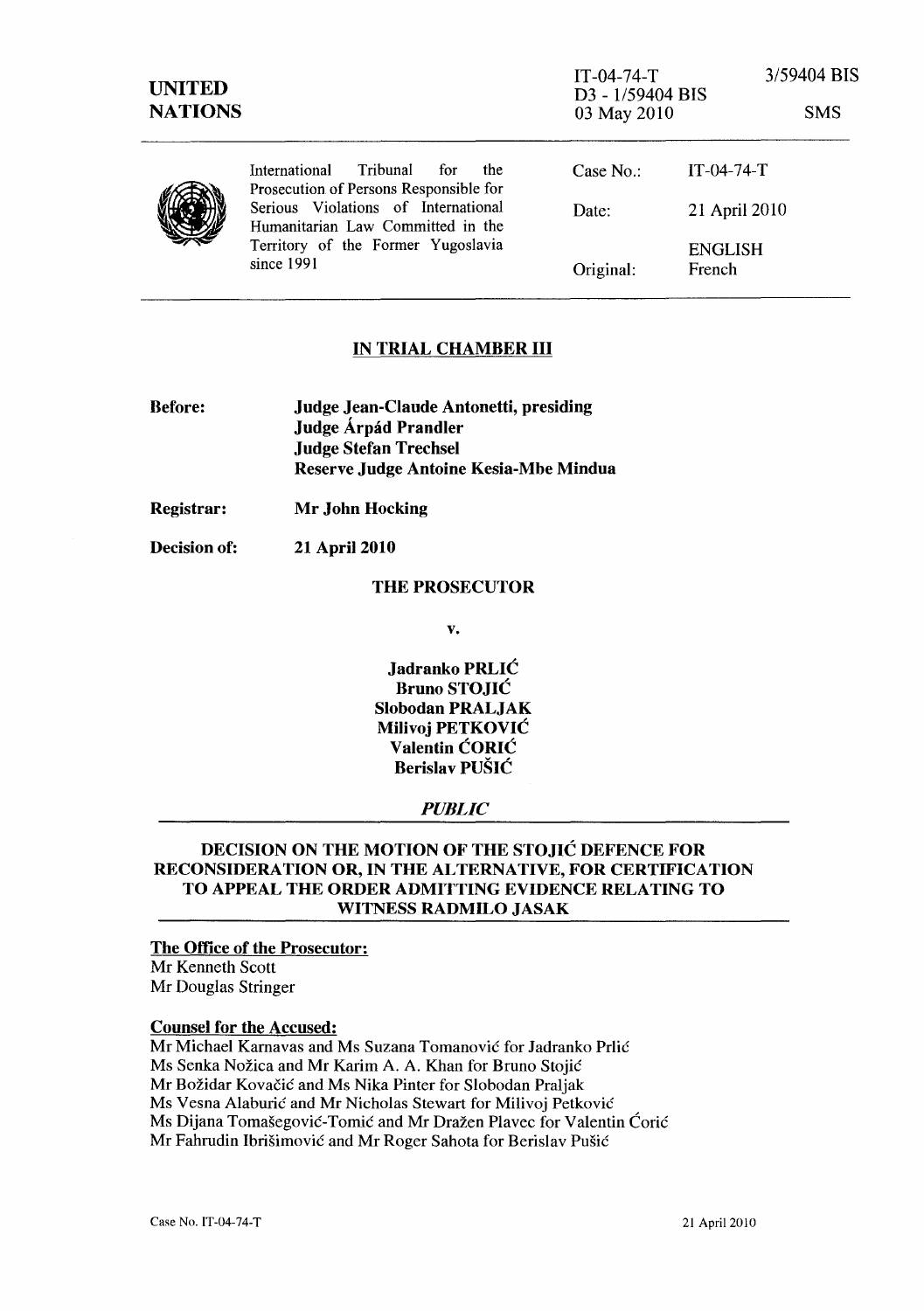**TRIAL CHAMBER III** ("Chamber") of the International Tribunal for the Prosecution of Persons Responsible for Serious Violations of International Humanitarian Law Committed in the Territory of the Former Yugoslavia since 1991 ("Tribunal"),

**SEIZED** of "Bruno Stojić's Motion for Reconsideration or, in the Alternative, for Certification to Appeal the *'Ordonnanee portant admission d'elements de preuve relatijs au Temoin Radmilo Jasak',* dated 18 March 2010", presented publicly by Counsel for the Accused Bruno Stojić ("Stojić Defence") on 25 March 2010 ("Motion"),

**NOTING** the "Order to Admit Evidence Regarding Witness Radmilo Jasak", issued publicly on 18 March 2010 ("Order of 18 March 2010"), whereby the Chamber, notably, denied the motion of the Stojić Defence to admit exhibits 2D 00257 and 2D 03076,

**NOTING** the "Decision Regarding Requests Filed by the Parties for Reconsideration of Decisions by the Chamber", rendered publicly on 26 March 2009 ("Decision of 26 March 2009") in which the Chamber placed restrictions on the requests for reconsideration filed by the parties and recalied that such requests ought to constitute the exception, rather than become the norm,

**CONSIDERING** that neither the Office of the Prosecutor nor the other Defence teams have filed a response to the Motion,

**CONSIDERING** firstly, with regard to that part of the Motion pertaining to the request for reconsideration, that the Chamber notes that the Stojić Defence has neither put forward exceptional circumstances nor established that the Chamber committed discernible error in its reasoning denying the admission into evidence of exhibits 2D 00257 and 2D 03076, thereby rendering it necessary to reconsider the Order of 18 March 2010; that through the Motion the Stojić Defence is simply questioning the decision taken by the Chamber in the said Order; that the Chamber consequently decides to deny the Motion as to this first part,